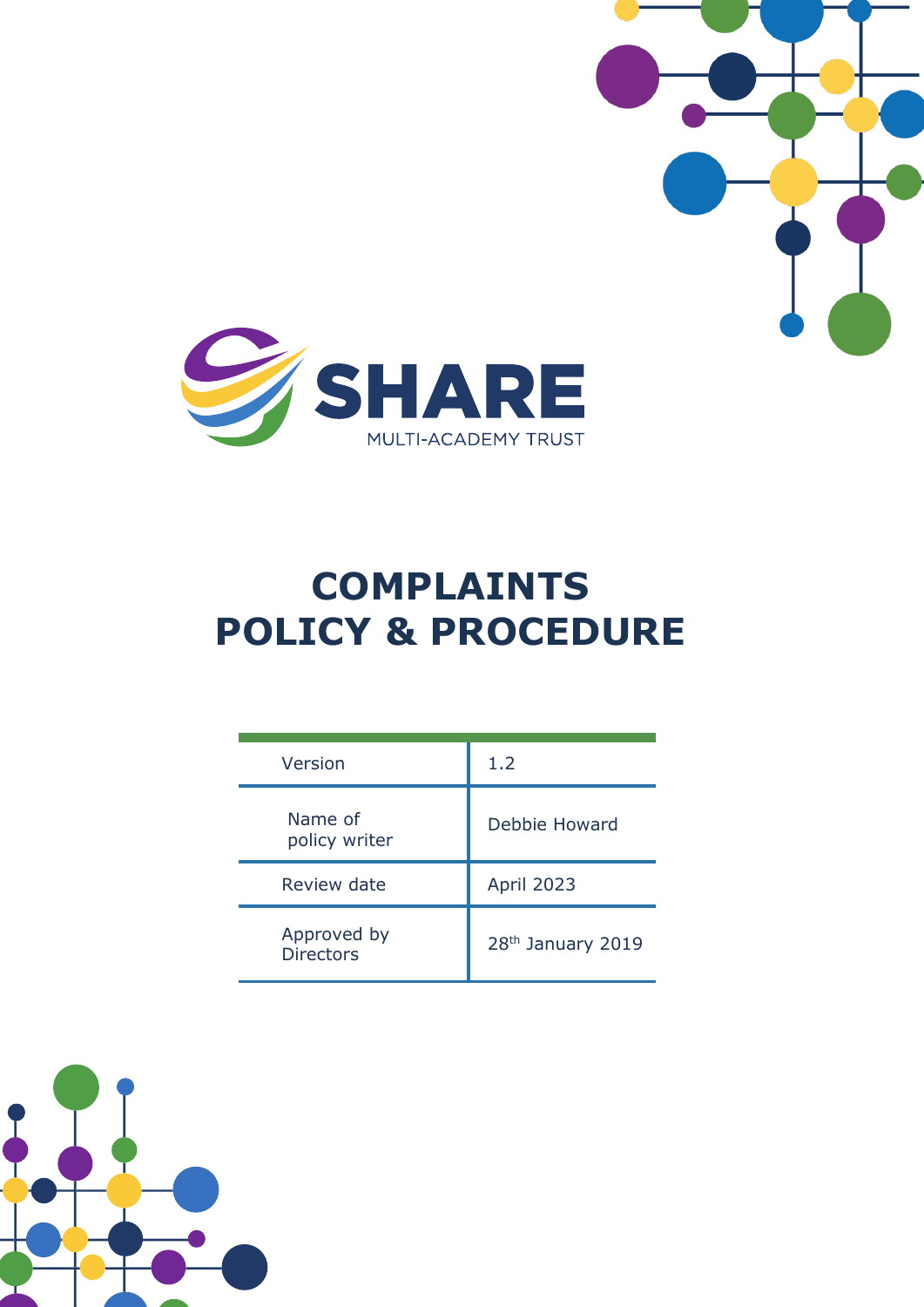

# **Policy Aim and Statement**

SHARE Multi-Academy Trust aims to ensure that a concern, difficulty or complaint is managed sympathetically, efficiently and at the appropriate level. It aims to resolve all complaints as soon as possible. Doing so is good practice, fair to those concerned and helps to promote parents' and pupils' confidence in the trust's ability to safeguard and promote welfare.

# **Application**

This Complaints Policy applies to all concerns and complaints of the parents of students at a school within the trust, other than those involving child protection issues, or relating to admissions, exclusions and SEN, for which there are separate statutory procedures. Where a complaint is made against a member of staff, depending upon the nature and seriousness of the complaint, the matter may be dealt with under separate HR procedures which are strictly confidential, rather than under this Complaints Policy.

# **Procedure**

SHARE MAT's complaints procedure consists of five stages and is set out in Appendix A.

## **Time Limits**

SHARE MAT aims to resolve concerns, difficulties and complaints in a timely manner. Time limits for each stage of the procedure are set out under each individual stage. For the purposes of this Complaints Policy, a "school day" is defined as a weekday during term time, when the school is open to children. The definition of "school day" excludes weekends, school holidays and bank holidays. For the avoidance of doubt, term dates are published on each school's website, and information about term dates is made available to parents and students periodically.

Although every effort will be made by the MAT to comply with the time limits specified under each stage of the procedure, it may not always be possible to do so, for example due to the complexity or number of matters raised, or due to the unavailability of the complainant to attend a meeting, if offered. In all cases, where a time limit cannot be complied with, the school will write to the complainant within the specified time limit, setting out the reasons why the time limit cannot be complied with, and confirming the new time limit which will apply.

## **Outcome Principles**

Examples of outcomes following complaint investigation include:

- There was insufficient evidence to reach a conclusion, so the complaint cannot be upheld.
- The investigation did not substantiate the matters raised, so the complaint cannot be upheld.
- The complaint was substantiated in part or full. A description should be given of the remedial action being taken as a consequence of the complaint. Details of any disciplinary action or sanctions to be taken against a member of staff are strictly confidential and cannot be disclosed.
- The matter has been fully investigated and, as a consequence, further confidential procedures are being pursued. Details of any disciplinary action or sanctions to be taken against a member of staff are strictly confidential and cannot be disclosed.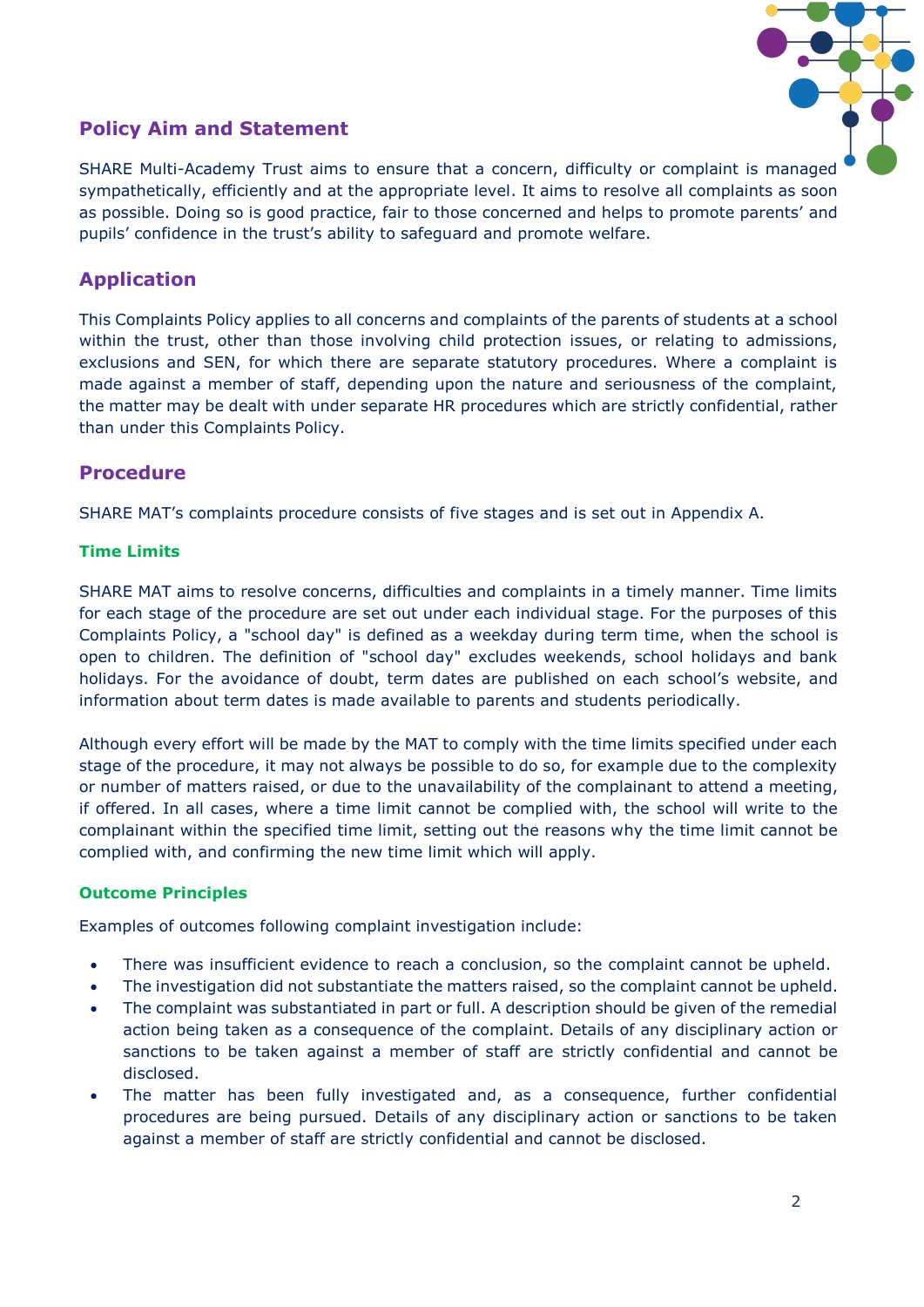## **Retention of Records**



A full written record of all complaints resolved under Stage 2 to 5 will be maintained in accordance with the Trust's Records Retention Schedule.

For complaints relating to pupils, complaint records will be destroyed when the pupil concerned reaches the age of twenty-five years or, in the case of a student with a statement of special educational needs, until the student reaches the age of thirty years.

#### **Confidentiality**

All correspondence, statements and records relating to individual complaints will be kept confidential except where access is requested by the Secretary of State, a school inspector, or under another legal authority.

#### **Publication and Review**

This Complaints Policy has been ratified by the Board of Directors of SHARE MAT, and will be reviewed every two (2) years. It will be published on the trust and each school's website and provided to parents and students on request. A copy of this Complaints Policy will be provided to a complainant when a concern, difficulty or complaint is first raised.

## **Stage 1: Informal Contact**

SHARE MAT expects that most concerns and difficulties, where a parent or pupil seeks intervention, reconsideration or some other action to be taken, can be resolved informally.

Where a complaint or difficulty concerns a child attending a school, it is normally appropriate to communicate directly with the child's teacher.

Where the complaint is about a member of school staff, it is normally appropriate to communicate directly with them in the first instance so that they are given the opportunity to address and resolve the concern or difficulty before it becomes a formal complaint. This may be by email, letter, by telephone or in person by appointment, requested via the school office.

If a concern or difficulty is raised with a member of staff who feels that it raises serious issues which should be dealt with as a formal complaint immediately, the member of staff will tell the complainant that they should put their complaint in writing to the relevant person under stage 2 of this Complaints Policy as set out in Appendix A.

SHARE MAT will aim to resolve a concern or difficulty within **fifteen (15) school days** of the date that it was raised. Where a concern or difficulty has not been resolved by informal means within this stated time the complainant has the right to submit the matters raised as a formal complaint under Stage 2 of this Complaints Policy.

## **Stage 2: Formal Complaint**

A concern or difficulty raised under Stage 1 of this Complaints Policy which remains unresolved after **fifteen (15) school days**, or a serious matter which requires formal investigation from the outset, should be set out in writing and sent to the relevant person as set out in Appendix A.

The complainant should clearly set out the matters in dispute, the relevant dates, the full names of the persons involved and what the complainant believes should be done to resolve the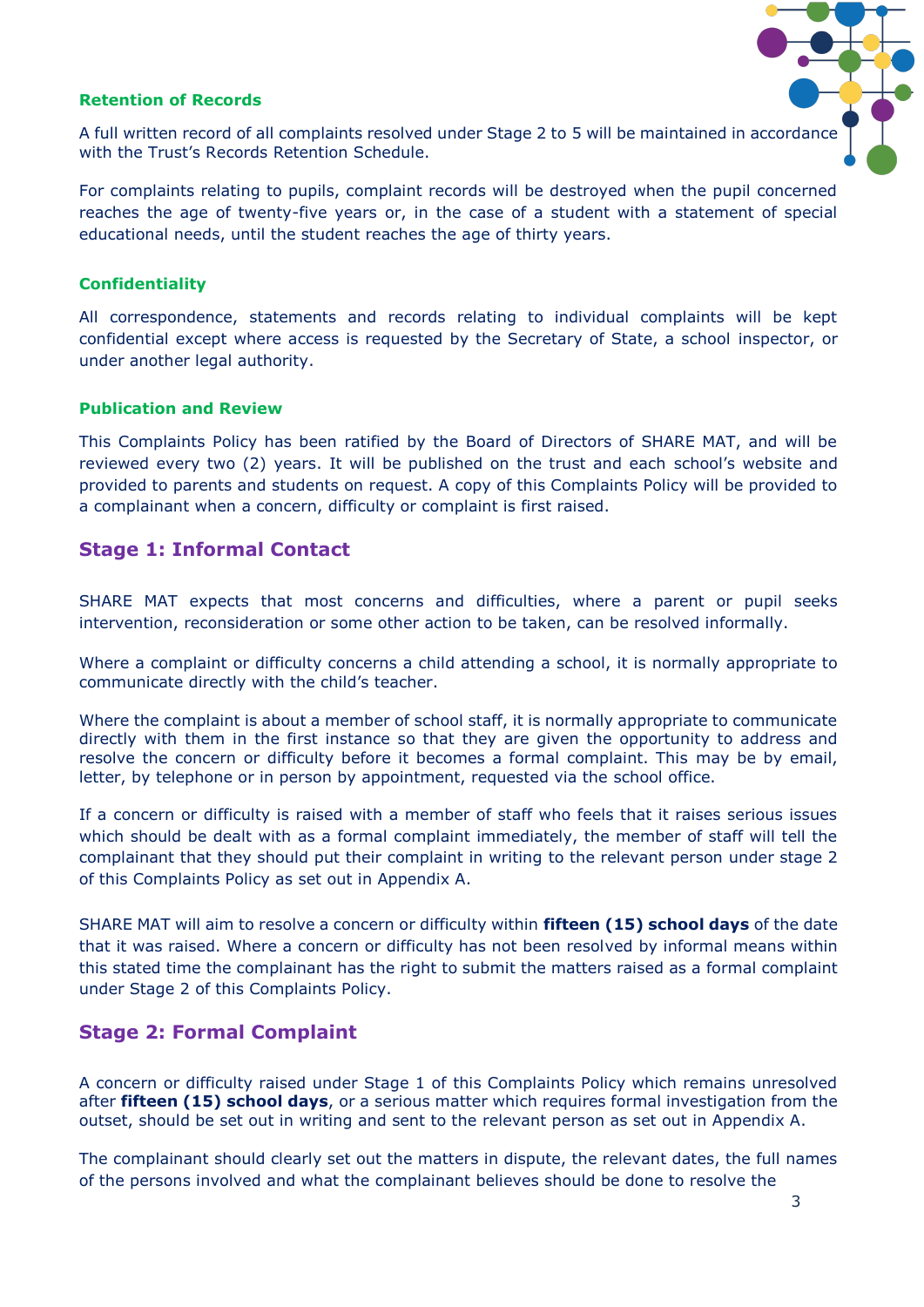complaint. Any documentation relied upon by the complainant should be attached to the formal complaint.

The formal complaint will be acknowledged in writing within **five (5) school days** of receipt. The acknowledgement letter will confirm the date that the formal complaint was received, the action to be taken and the specified time limit for the final response.

The relevant person will be provided with the records of the Stage 1 informal procedure (if applicable) within **five (5) school days** of receipt of the formal complaint, and will then proceed to investigate the complaint. This will involve obtaining and considering all documentation held by the school which is relevant to the complaint. If further information is required from the complainant, this may be requested from them over the telephone or in writing.

The relevant person will speak to the persons who were involved in the matters raised by the complainant. Pupils will only be spoken to with an independent member of staff present to support them.

If the relevant person deems it to be appropriate in relation to the matters raised, the complainant will be offered a meeting to discuss the issues raised. This may take place at the beginning of the investigation to clarify any matters which are unclear, or after the investigation has taken place with the aim of reaching an amicable resolution.

We will aim to notify the Complainant in writing of the outcome of the investigation within **twenty school days** from the date that the complaint was received. The letter will set out the individual matters raised by the complainant, the findings made by the relevant person during the course of the investigation, and the conclusion reached.

The letter will inform the complainant that, if they are unsatisfied with the outcome of the Stage 2 investigation, they should write to the relevant person in stage 3 of Appendix A within **five (5) school days** of receipt of the letter asking for their complaint and the Stage 2 investigation to be reviewed by the relevant person under Stage 3 of this Complaints Policy.

In appropriate cases, the complaint may be delegated to a member of the Senior Leadership Team to deal with in accordance with the procedure outlined above.

## **Stage 3: Further Formal Complaint**

The complainant should not repeat the matters raised in their original letter or attach documentation already provided, but should clearly set out how and why the complainant does not agree with the findings made under Stage 2.

The complainant's letter will be acknowledged within **five (5) school days** of receipt. The acknowledgement letter will confirm the date that the formal complaint was received, the action to be taken and the specified time limit.

The relevant person will be provided with all documentation relating to the complaint **within five (5) school days** of receipt of the letter requesting a review under Stage 3, including the record of the Stage 1 informal procedure (if applicable), the original letter of complaint, any documentation provided by the complainant with their complaint, all investigation records under Stage 2, and the letter of outcome under Stage 2.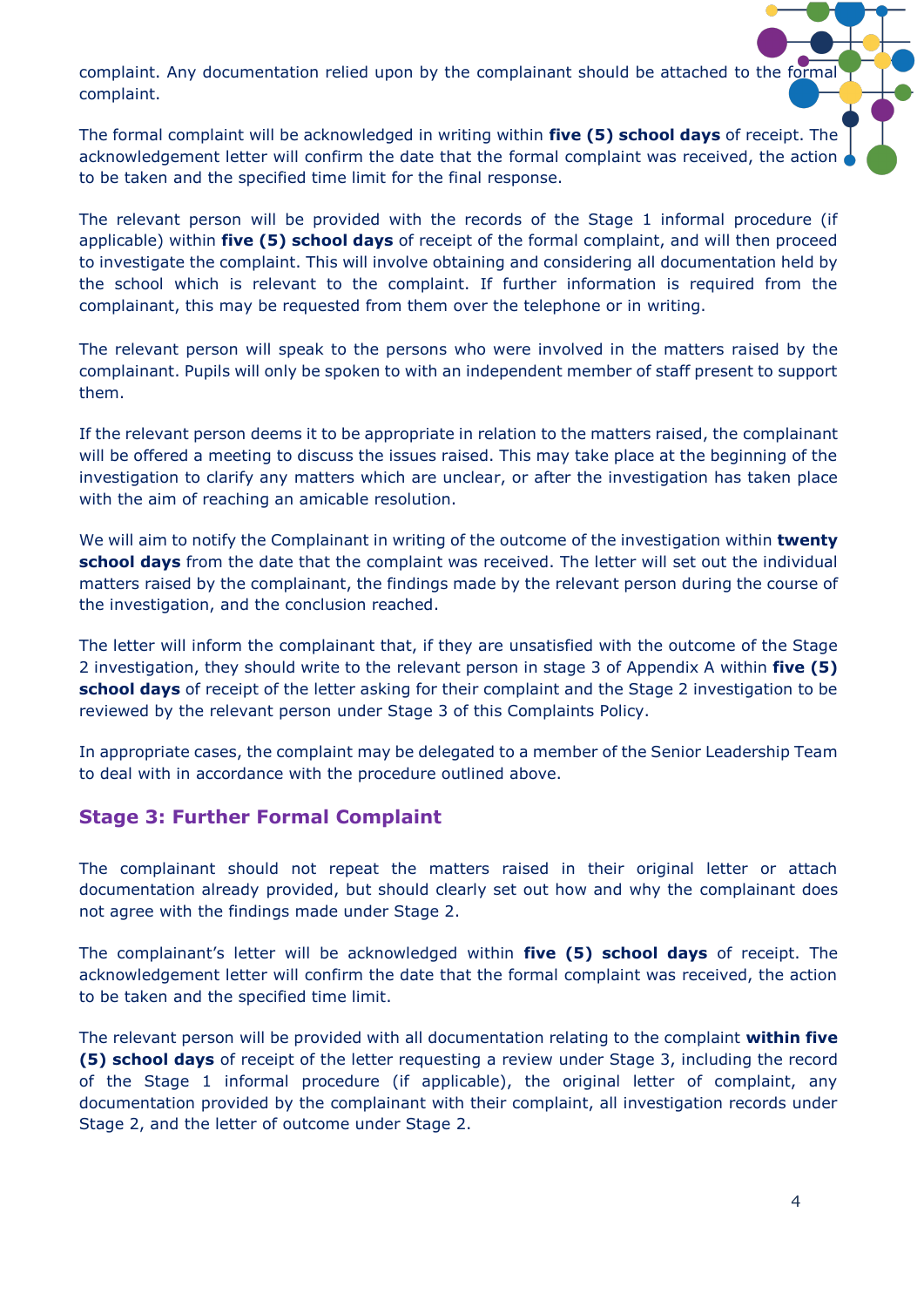The relevant person will review all of the documentation received and consider the matters raised in the complaint and the investigation carried out under Stage 2. The relevant person will only speak to the persons involved in the matters raised to clarify matters which were not confirmed during the Stage 2 investigation, if believed necessary. Where the relevant person needs to speak to a student or a member of staff whose conduct is in issue, they will be accompanied as outlined under Stage 2.

If the relevant person deems it to be appropriate, the complainant will be offered a meeting to discuss the issues raised. A meeting where deemed appropriate, will usually take place after the review has been completed with the aim of reaching a mutually acceptable resolution.

We will aim to notify the complainant in writing of the outcome of the review within **twenty (20) school days** from the date that the request for a review was received.

The letter will inform the complainant that, if they are unsatisfied with the outcome of the Stage 3 review, they should write to the Executive PA to the CEO within **five (5) school days** of receipt of the letter requesting a Complaint Panel Hearing under Stage 4 of this Complaints Policy.

In appropriate cases, the complaint may be delegated to a member of the senior leadership team to deal with in accordance with the procedure outlined above.

## **Stage 4: Complaint Panel Hearing**

If the complainant is unsatisfied with the outcome of the review under Stage 3 of this Complaints Policy, the complainant may write to the Executive PA to the CEO requesting a Complaint Panel Hearing within **five (5) school days** of receiving the letter confirming the outcome following Stage 3.

The complainant should not repeat the matters raised in their original letter or attach documentation already provided, but should clearly set out how and why the complainant does not accept the findings made under Stages 2 and 3.

The complaint panel will consist of three (3) persons appointed by or on behalf of the MAT. None of the three complaint panel members will have been involved in the matters which gave rise to the complaint, have been involved in dealing with the complaint previously or have any detailed prior knowledge of the complaint and one (1) of the persons appointed will be independent of the management and running of the school. Complaint panel members may (but do not have to) be directors.

The aim of the complaint panel hearing, which must be held in private, will always be to resolve the complaint and achieve reconciliation between the school and the complainant. However, it has to be recognised that the complainant may not be satisfied with the outcome if the complaint panel does not find in their favour. It may only be possible to establish the facts and make recommendations which will satisfy the complainant that his or her complaint has been taken seriously.

The Chair will play a key part at the complaint panel hearing, ensuring that:

- The remit of the complaint panel is explained to the parties and each party has the opportunity of making representations without undue interruption;
- All of the issues raised in the complaint are addressed;
- Key findings of fact are made, on a balance of probabilities;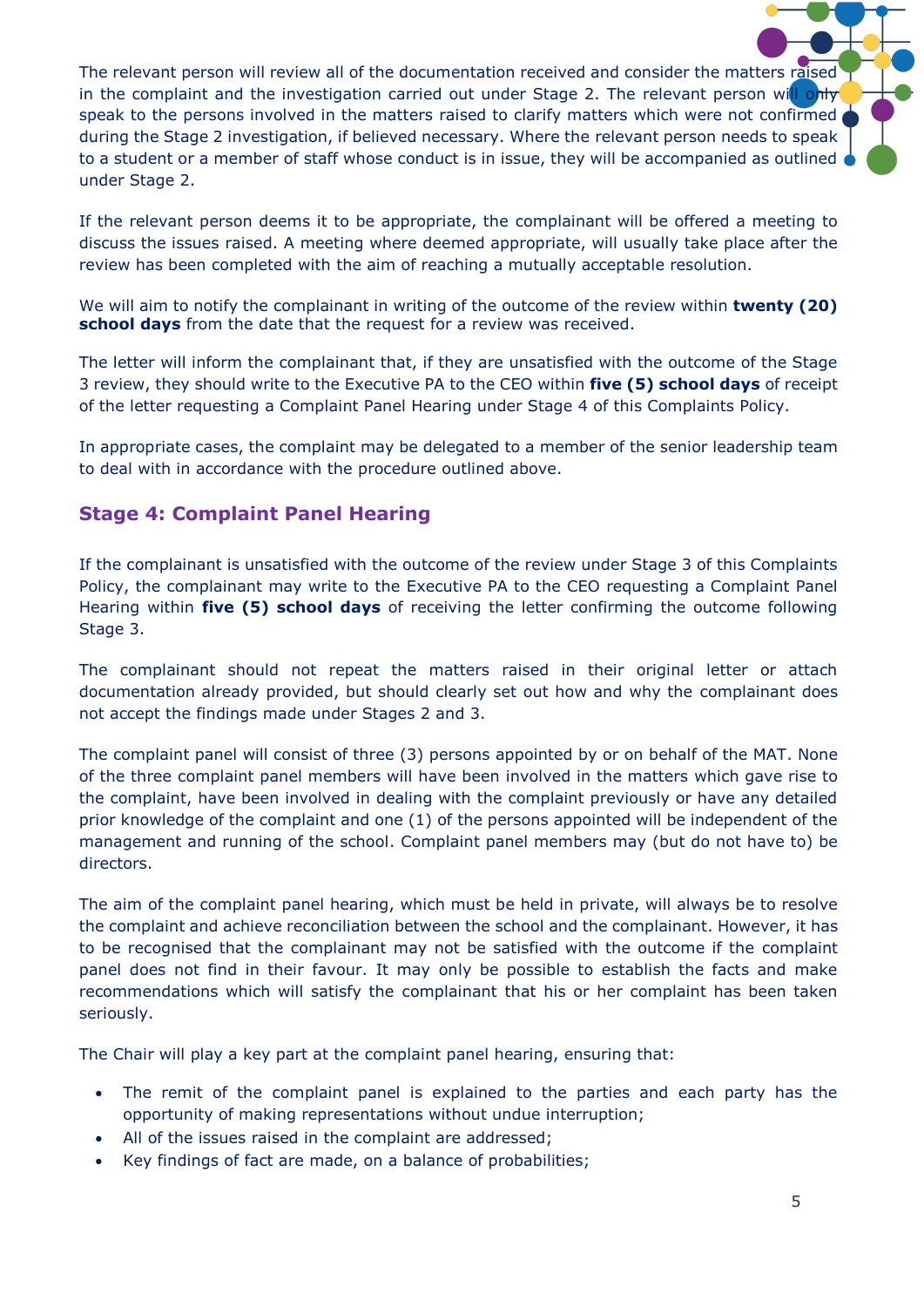- Each party treats the other with respect and courtesy;
- The complaint panel is open minded and acts independently of the school;
- No member of the complaint panel has a vested interest in the outcome of the proceedings;
- Each side is given the opportunity to state their case and ask questions;
- All written material is seen by all parties. If a new issue arises during the course of the complaint panel hearing, it would be useful to give all parties the opportunity to consider and comment on it.

The complainant may attend the complaint panel hearing, and may be accompanied by another person ('complainant's supporter'). For the avoidance of doubt, the complainant's supporter will be present for moral support only and will not play any part in the proceedings, unless invited to do so by the Chair, entirely at his or her discretion and for a good reason. The complaint panel hearing is **not** a legal hearing and it is therefore not appropriate for either the complainant or the school to be legally represented.

The school will be represented at the complaint panel hearing by the person who dealt with the complaint under Stage 3. This person will be referred to as the "school's representative" for the purposes of Stage 4.

The complaint panel hearing will be minuted by the Clerk to the complaint panel, who will usually be the Clerk to the Directors.

After selecting the complaint panel members, the Clerk to the Directors will write to the complainant within **five (5) school days** informing them of the names of the Complaint Panel members. If the Complainant objects to any of the named persons being appointed to the complaint panel, they should notify the Clerk to the Directors within **three school days** of receipt of the letter. Fair consideration will be given to any bona fide objection to a particular member of the complaint panel.

The Clerk to the Directors will liaise with the complaint panel, the complainant and the school's representative to agree a mutually convenient date for the complaint panel hearing, which will usually take place within **twenty school days** of receipt of the complainant's request, unless there are exceptional circumstances.

The Clerk to the Directors will aim to write to the complainant confirming the date of the complaint panel hearing within **five school days** of the date that the acknowledgement letter was sent (or the date that the new complaint panel member was selected, if an objection was received and upheld). If the complaint panel hearing will not take place within **twenty school days** of receipt of the complainant's request, the letter will set out the exceptional circumstances involved.

The Clerk to the Directors will forward a copy of all paperwork relating to the complaint (consisting of the record of the Stage 1 informal procedure (if applicable), the original letter of complaint, any documentation provided by the complainant with their complaint, all investigation records under Stage 2 with the letter of outcome, all review records under Stage 3 with the letter of outcome, and the complainant's letter requesting a complaint panel hearing and accompanying documents) to the complainant, the school's representative and the three complaint panel members.

The names of individuals other than the complainant, the complainant's family, members of the school's staff and directors, will be redacted unless the individual(s) have provided their written

consent for their name to be disclosed.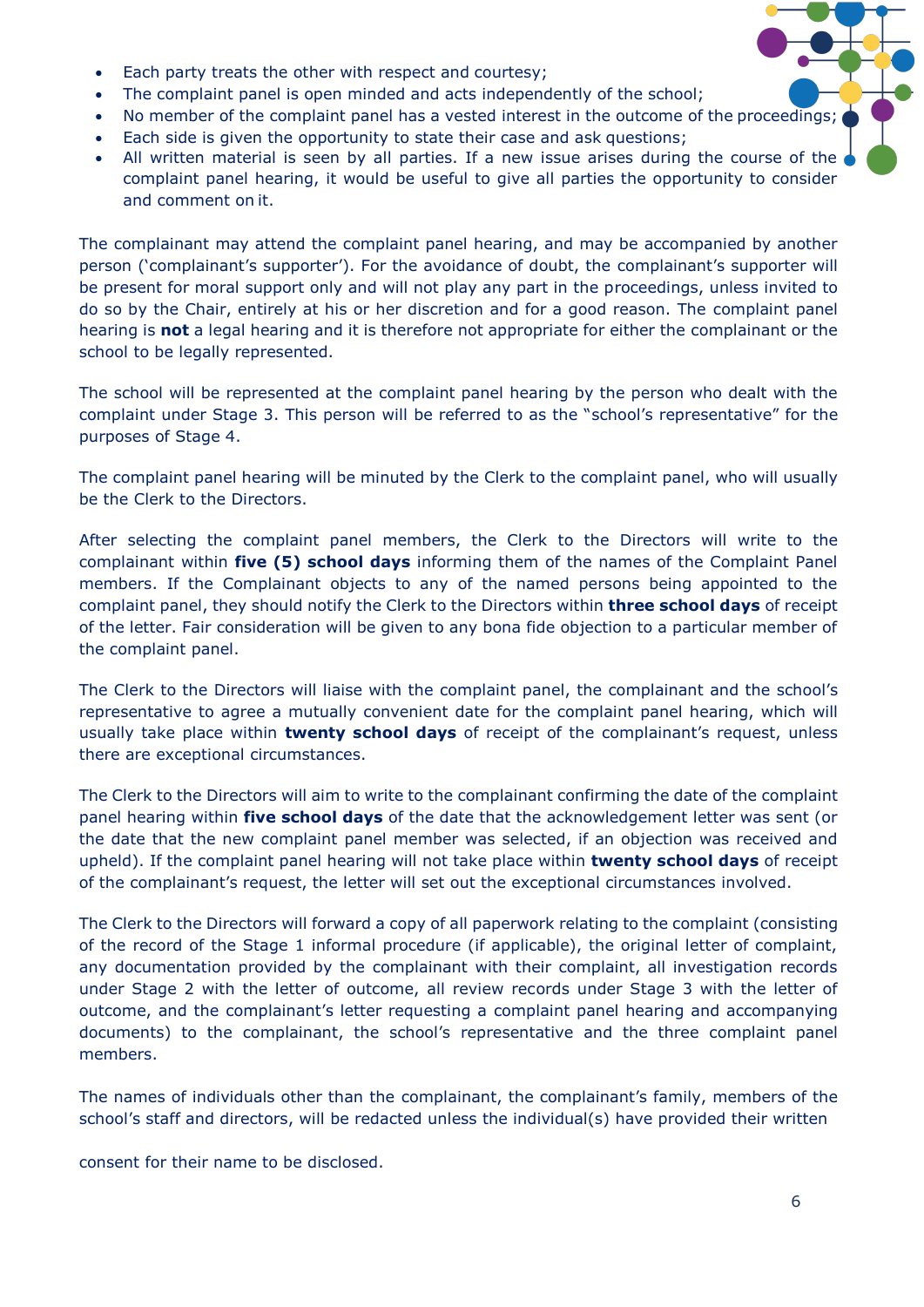If the complainant wishes the complaint panel to consider any additional information, they should forward this documentation to the Clerk to the Directors to arrive **at least five (5) school days** 

before the complaint panel hearing, to enable the Clerk to the Directors to forward it to the school's representative and the complaint panel members.

The Chair will decide, at his or her absolute discretion, which witnesses will be permitted to attend the complaint panel hearing to give a verbal statement rather than the complaint panel relying on a written statement or record of meeting by the witness.

If the complainant wishes to rely on the account of a witness, they should ask the witness to record their account of events in writing, and send a signed and dated copy to the Clerk to the Directors **at least five school days** before the complaint panel hearing, to enable the Clerk to the Directors to forward it to the school's representative and the complaint panel members.

Witnesses under the age of eighteen other than the complainant's own family will only be allowed to attend the complaint panel hearing at the discretion of the Chair, and then only if they are accompanied by one of their parents or carers. Any written accounts provided by the complainant relating to witnesses under the age of eighteen must be signed and dated by the witness **and** one of the witness' parents or carers.

Members of staff of the school involved in the matters which gave rise to the complaint will usually have provided a signed written account or have signed a note of a meeting during the previous stages, which will be forwarded to all parties along with the other complaint documentation in the usual way. Members of staff will not usually be required to attend the complaint panel hearing to give a verbal statement unless their conduct is in issue or their account is contentious and the rules of natural justice dictate that the complainant should be allowed to ask that member of staff questions.

The complaint panel hearing will be conducted as follows:

- The Clerk will greet the complainant, the complainant's supporter and the school's representative and welcome them into the room where the complaint panel has convened (any witnesses will remain outside of the room until they are called in to give their account);
- The complainant will be invited by the complaint panel to give an account of their complaint;
- The school's representative will be invited to ask the complainant questions, if any;
- The complaint panel will ask the complainant questions, if any;
- At the discretion of the Chair, the complainant's first witness will be invited into the room to give an account of what they saw or know;
- The school's representative will be invited to ask the complainant's witness questions, if any;
- The complaint panel will ask the complainant's witness questions, if any;
- The complainant's witness will be asked to leave the room;
- If the complainant has any further relevant witnesses, at the discretion of the Chair, they will be invited into the room individually to provide their accounts and be questioned as outlined above;
- The school's representative will be invited by the complaint panel to respond to the complaint and make representations on behalf of the school;
- The complainant will be invited to ask the school's representative questions, if any;
- The complaint panel will ask the school's representative questions, if any;
- At the discretion of the Chair, the school's relevant first witness will be invited into the room to give an account or what they saw or know;
- The complainant will be invited to ask the school's witness questions, if any;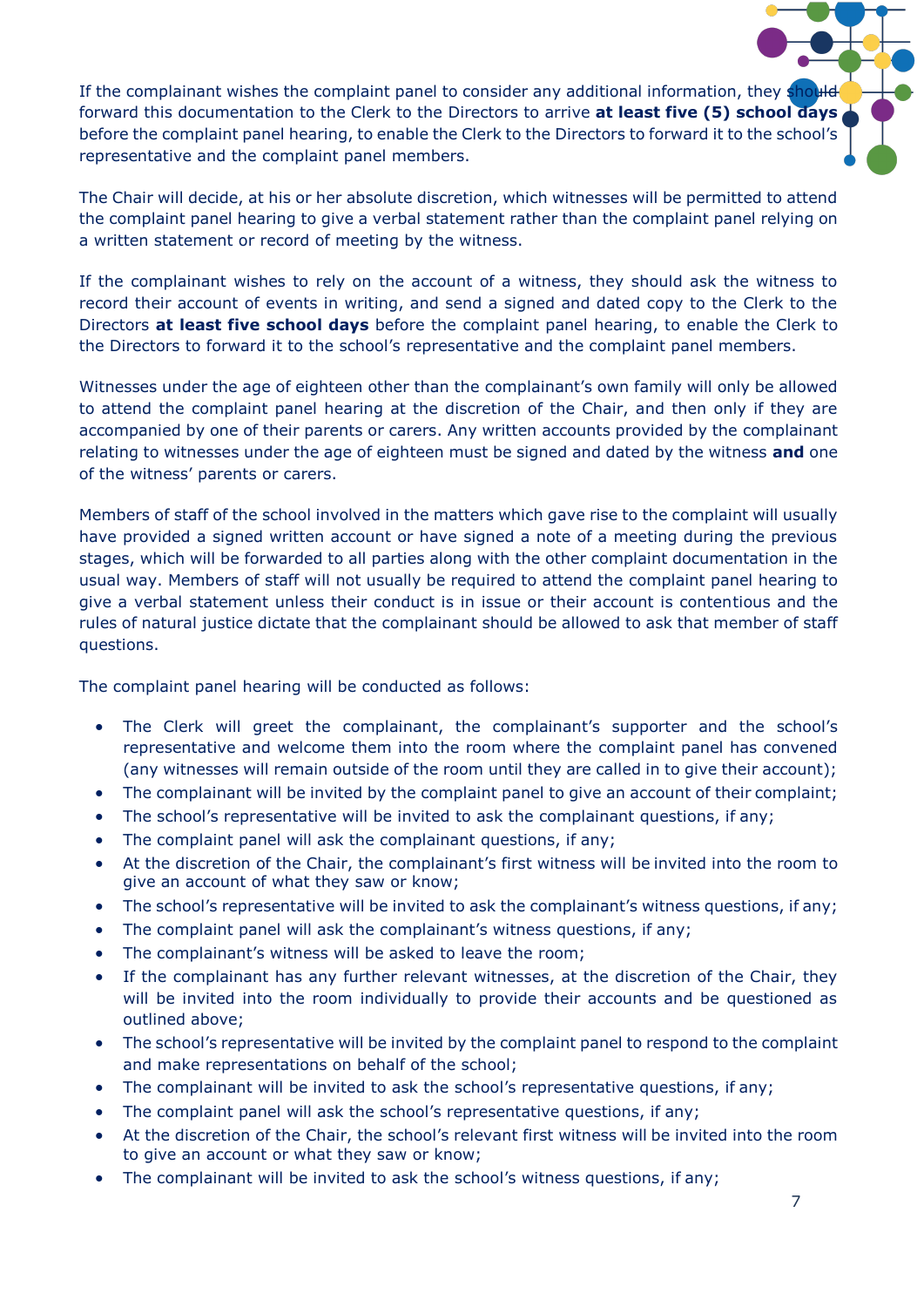- The complaint panel will ask the school's witness questions, if any;
- The school's witness will be asked to leave the room;
- If the school has any further relevant witnesses, at the discretion of the Chair, they will be invited into the room individually to provide their accounts and be questioned, as outlined above;
- The complainant will be invited by the complaint panel to summarise their complaint;
- The school's representative will be invited by the complaint panel to summarise their response to the complaint and the school's stance;
- The complaint panel hearing will conclude and the complainant and the school's representative will be asked to leave.

The complaint panel will convene in private, either immediately after the complaint panel hearing or on a subsequent date, and will consider all of the documentation and the verbal accounts and summaries given at the complainant panel hearing:

## *A: Findings of Fact*

The complaint panel will decide which facts are established to be true, on a balance of probabilities (i.e. more likely than not). If a fact is not deemed relevant, the complaint panel will not consider it further. The complaint panel will make a written record of the facts that have been established, those which have not been established and those which are not relevant, with their reasons for making these findings.

## *B: Recommendations*

The complaint panel will consider the facts which they have established and will make recommendations based upon them. These recommendations may be aimed at achieving reconciliation between the parties (for example, a written apology), improving procedures or preventing a recurrence in the future. The complaint panel will keep a written record of their recommendations, with reasons.

The Clerk will write within **ten (10) school days** of the complaint panel hearing to the:

- complainant;
- the school's representative;
- any person complained about.

The letter will identify each of the issues complained about, summarise how the complaint panel hearing proceeded, and confirm each of the complaint panel's findings of fact and recommendations, if any, with reasons.

## **Stage 5: Process Review**

If the complainant is unsatisfied with the outcome of Stage 4 of this Complaints Policy, the complainant may write to the CEO to request a review of the complaint process through stages 1 to 4 within **five (5) school days** of receiving the letter confirming the outcome following Stage 4.

The complainant should not repeat the matters raised in their original letter or attach documentation already provided, but should clearly set out how and why the complainant does not accept the findings made under Stages 2 and 4.

The CEO will be provided with all documentation relating to the complaint **within five (5) school**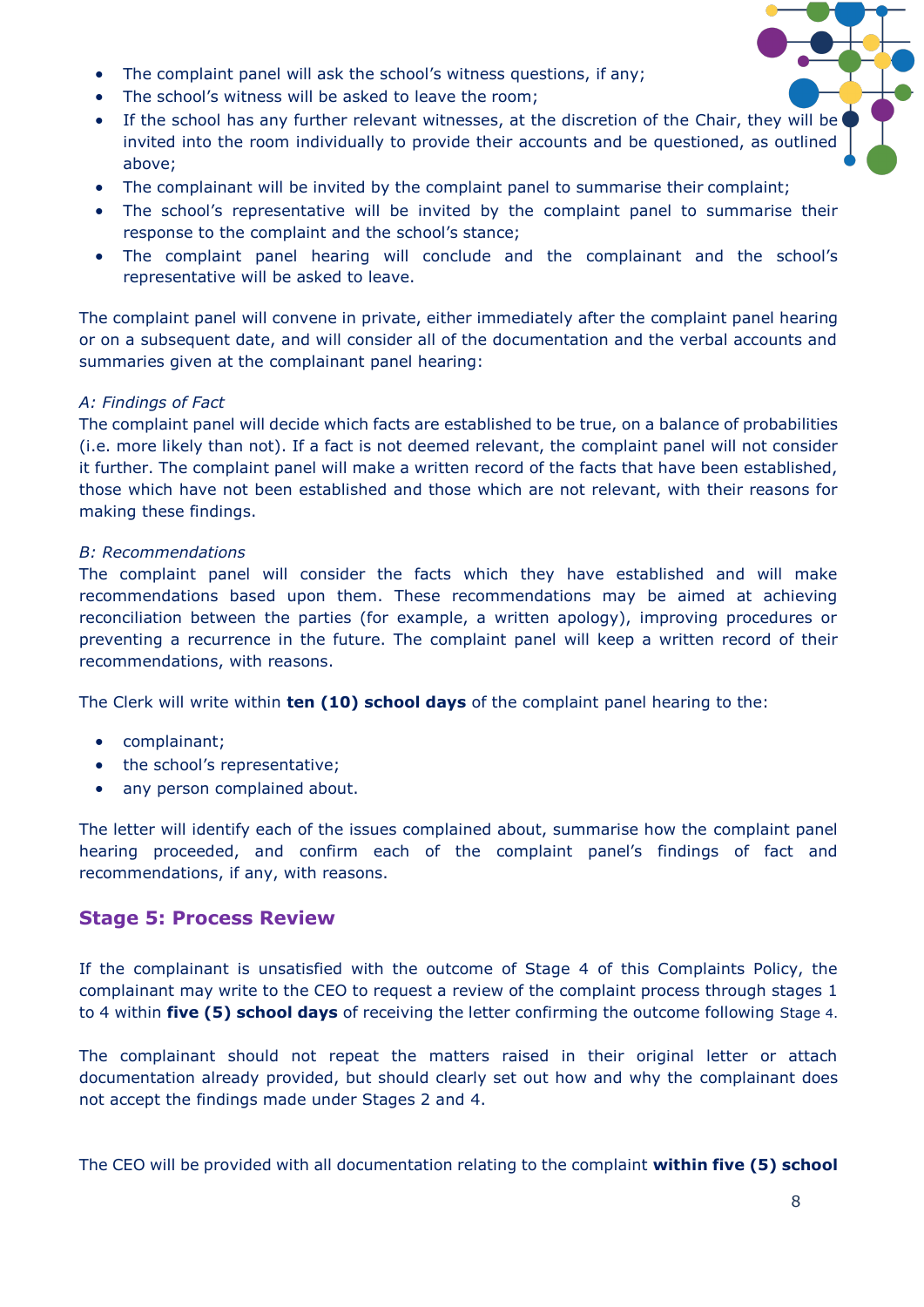days of receipt of the letter requesting a review under Stage 5, including the record of the Stage 1 informal procedure (if applicable), the original letter of complaint, any documentation provided by the Complainant with their complaint, all investigation records under Stage 2 to 4, and the letters confirming the outcomes of those stages.

The CEO **will not** investigate the complaint but will carry out a process review to ensure that a fair and thorough investigation of the complaint has taken place. The CEO will not overturn the decision but may ask the complaint panel to reconsider where procedures may not have been followed correctly.

We will aim to notify the complainant will be notified in writing of the outcome of the review within **twenty (20) school days** from the date that the request for a review was received.

# **Referral to the Education & Skills Funding Agency or OFSTED**

Once a complaint has been through all the stages of this Complaints Policy, if the complainant believes that this Complaints Policy does not comply with the Regulations, or that the school has not followed the procedure in this Complaints Policy, the complainant can refer the complaint to the Education & Skills Funding Agency or OFSTED for consideration.

The complainant should be aware that the Education & Skills Funding Agency and OFSTED will not usually investigate the complaint itself, or interfere with the findings of the complaint panel, unless the decision made was manifestly unreasonable.

## **Late Complaints**

Where a complaint is submitted more than six (6) months after an incident or event (or where the complaint relates to a series of incidents or events, more than six months from the date of the latest incident or event), the MAT reserves the right to refuse to investigate the complaint under this Complaints Policy if it appears reasonable and fair to do so, having regard to the circumstances surrounding the complaint.

Where it is decided that a complaint will not be investigated where it falls outside the time limit, the school will write to the complainant notifying them of the decision within **five (5) school days** of the complaint being received.

If the complainant is unhappy with the decision not to investigate a complaint which is outside of the stated time limit, the complainant may write to the appropriate person set out in stage 2 of appendix A asking for the decision to be reviewed. The decision will be reviewed after considering all documentation relating to the complaint and will confirm the outcome of their review to the complainant in writing no later than **ten (10) school days** after the receipt of the letter from the complainant seeking a review, and provide the school with a copy of the letter.

In the event that the decision not to investigate the complaint should be quashed, the complaint will be referred to the appropriate staff member to be dealt under this Complaints Policy in the usual way.

In the event that the decision not to investigate the complaint should be upheld, the complainant may refer their concern or complaint to the Education & Skills Funding Agency or OFSTED using the procedure identified on page 11.

## **Persistent or Serial Complaints**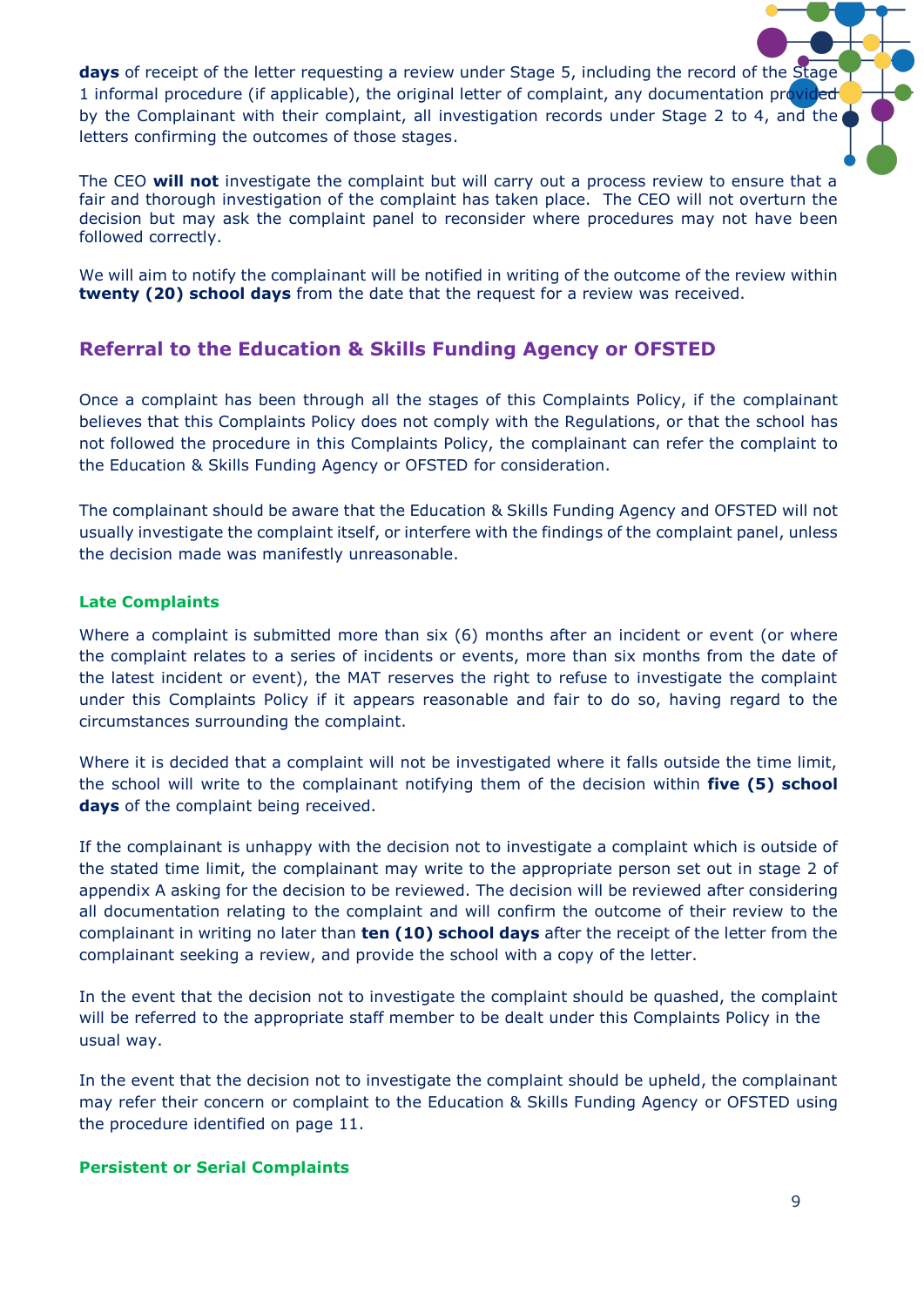There may be occasions when, despite a complaint being considered under all stages in this Complaints Policy, the complainant persists in making the same complaint to the school. There may also be occasions when a complainant raises unreasonable persistent complaints or raises complaints about matters which do not affect them. There may also be occasions when a complaint is made about a matter which is clearly so trivial that it would be a poor use of the school's resources to deal with it under the formal stages of the procedure.

In all of these cases, SHARE MAT reserves the right to regard the complaint as persistent or serial and to refuse to investigate it under the procedure in this Complaints Policy, if it appears reasonable and fair to do so, having regard to the circumstances surrounding the complaint.

Where it is decided that a complaint is persistent or serial and will not be investigated, we will write to the complainant within **five (5) school days** of the complaint being received to notify them of the decision.

The complainant may refer the concern or complaint to the Education & Skills Funding Agency or OFSTED using the procedure identified on page 11.

### **Anonymous Complaints**

SHARE MAT will not investigate anonymous complaints under the procedure in this Complaints Policy. Proper investigation may be impossible if we cannot obtain further information from the complainant. It is also more difficult to establish whether any complaints are credible. Anonymous complaints will be referred to the headteacher who will decide what, if any, action should be taken.

## **Contacts**

**SHARE MAT www.sharemat.org** Email: **info@sharemat.co.uk** Tel: **08452 415175** Contact Address: **SHARE MAT, c/o Shelley College, Huddersfield, HD8 8NL Please contact the Executive PA to the CEO for details of the Chair of Directors and Clerk to Directors**

**Lily Park Primary Academy [www.roydshall.org](http://www.roydshall.org/)** Email: **royds.office@sharemat.co.uk** Tel: **01484 222214** Contact Address: **Beech Ave, Golcar, Huddersfield, HD7 4BE**

#### **Woodside Green Primary Academy**

**[www.cowlersleyprimary.org.uk](http://www.cowlersleyprimary.org.uk/)** Email: **woodsidegreen.office@sharemat.co.uk** Tel: **01484 508170** Contact Address: **Main Ave, Cowlersley, Huddersfield HD4 5US**

**Heaton Avenue Primary School**

**www.heatonavenue.co.uk** Email: **heatonavenue.office@sharemat.co.uk** Tel: **01274 028613** Contact Address: **South Parade, Cleckheaton, West Yorkshire, BD19 3AE**

**Luck Lane Primary School**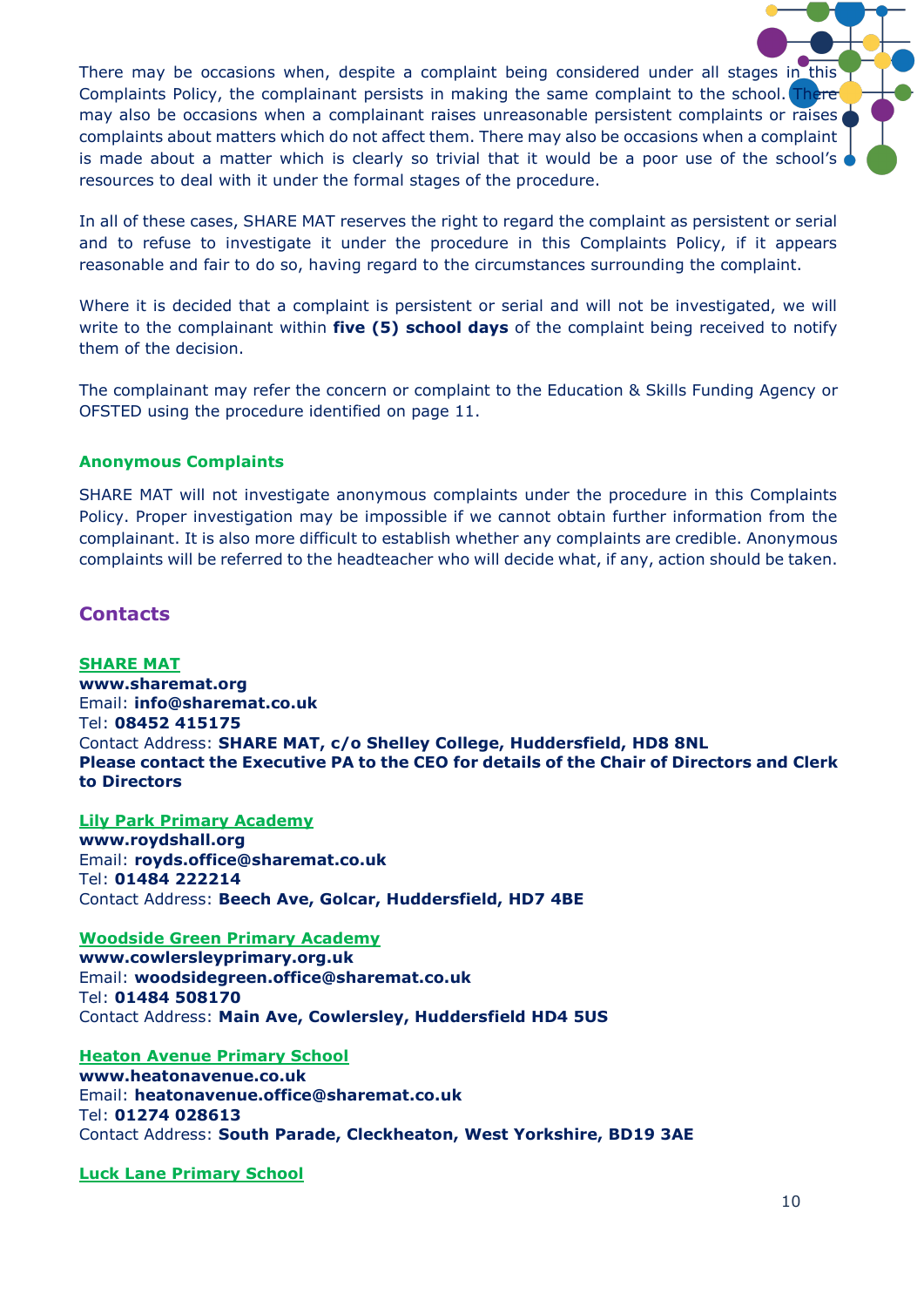**www.lucklaneprimary.org.uk** Email: **lucklane.office@sharemat.co.uk** Tel: **01484 505229** Contact Address: **Luck Lane, Paddock, Huddersfield, HD3 4HA**



#### **Millbridge Junior, Infant & Nursery School**

**[www.millbridge.org.uk](http://www.mjin.org.uk/)** Email: **millbridge.office@sharemat.co.uk** Tel: **01924 668836** Contact Address: **Vernon Road, Liversedge, West Yorkshire, WF15 6HU**

## **Royds Hall Community School**

**[www.roydshall.org](http://www.roydshall.org/)** Email: **royds.office@sharemat.co.uk** Tel: **01484 463366** Contact Address: **Luck Lane, Paddock, Huddersfield, HD3 4HA**

#### **Shelley College**

**[https://home.shelleycollege.org](https://home.shelleycollege.org/)** Email: **shelley.office@sharemat.co.uk** Tel: **01484 868777** Contact Address: **Shelley College, Huddersfield Road. Shelley, Huddersfield, HD8 8NL**

## **Thornhill Community Academy**

**[www.thornhillcommunityacademy.co.uk](http://www.thornhillcommunityacademy.co.uk/)** Email: **thornhill.office@sharemat.co.uk** Tel: **01924 324890** Contact Address: **Valley Drive, Thornhill, Dewsbury, West Yorkshire, WF12 0HE**

#### **Education & Skills Funding Agency**

**[https://www.gov.uk/government/organisations/education-and-skills-funding](https://www.gov.uk/government/organisations/education-and-skills-funding-agency/about/complaints-procedure#complain-about-an-academy-or-free-school)[agency/about/complaints-procedure#complain-about-an-academy-or-free-school](https://www.gov.uk/government/organisations/education-and-skills-funding-agency/about/complaints-procedure#complain-about-an-academy-or-free-school)**

#### **OFSTED**

**<https://contact.ofsted.gov.uk/online-complaints>**